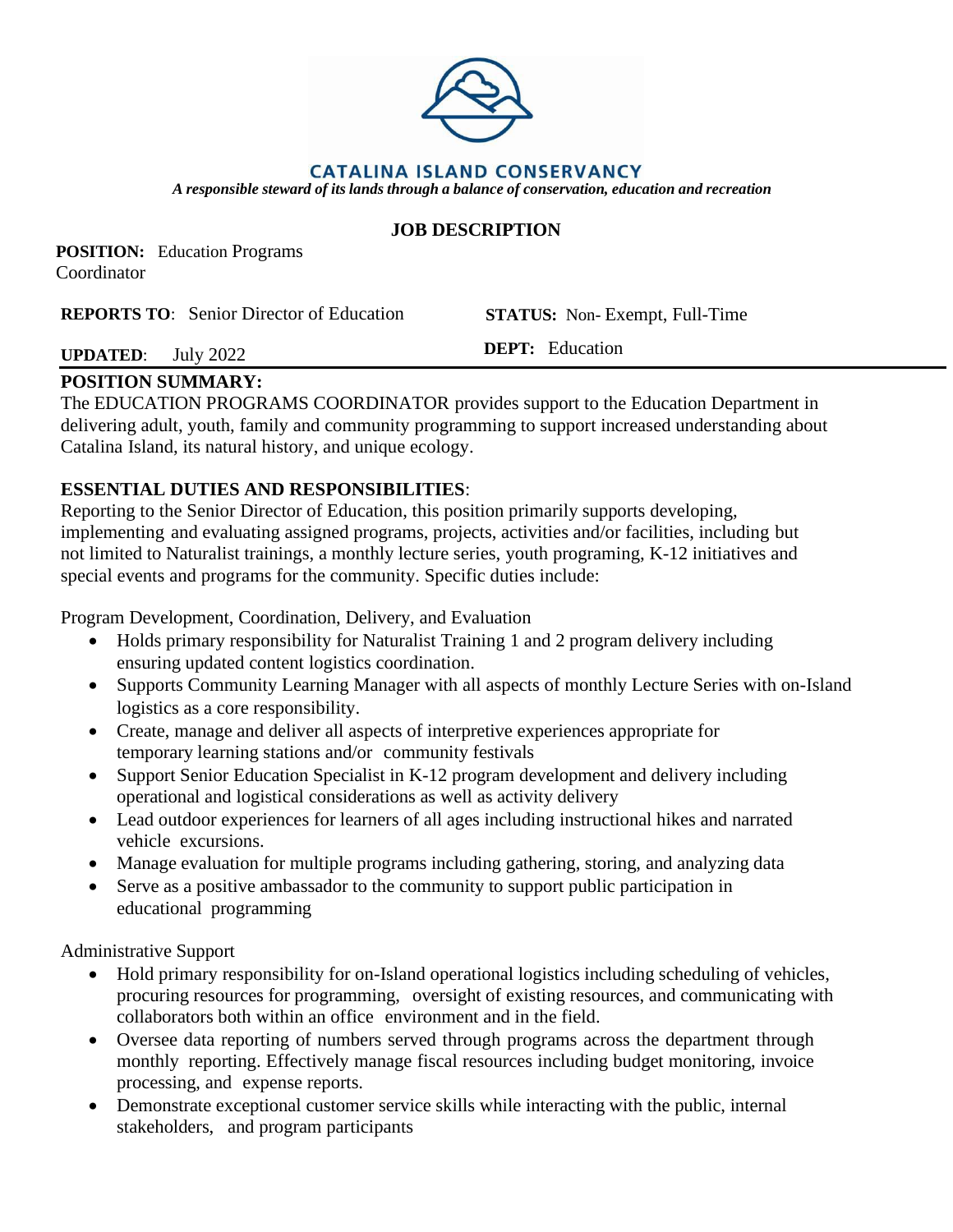Nature Center Management and Wrigley Memorial & Botanic Garden Interpretation

- At least 40% of the position (2 days a week) will be to provide oversight at the Nature Center in Avalon Canyon. Duties include:
	- o Open and Close of Nature Center
	- o Manage daily counts of visitors and other visit evaluation data
	- o Serve as a learning ambassador by engaging visitors with the exhibits and content of the space
	- o Provide guidance on activities on the island including hiking and camping
	- o Design interactive experiences using specimens and artifacts; providing support for new exhibit design
	- o Provide excellent customer service
- Provide daily guidance to Garden/Summer Naturalists including resource procurement, content training and daily programming needs.
- Support Community Learning Manager and Senior Director of Education on interpretive materials and signage at the Garden

Due to the nature of team assignments, varying workforce levels, special projects, or other situations, any employee may be required to perform duties and responsibilities outside of their regular job description. Management reserves the right to assign work.

#### **REQUIRED QUALIFICATIONS:**

KNOWLEDGE/SKILLS:

- Knowledge of/Experience with best practices in interpretation, informal, and/or formal education
- Knowledge of the broad themes of ecological literacy, environmental education and/or nature interpretation
- Experience with nature education principles and ability to translate this knowledge into successful programming for learners of diverse ages
- Solid knowledge of/ experience with Microsoft PowerPoint, Word, Publisher and Excel with ability to construct and produce reports.
- Strong interpersonal, organizational, oral and written skills. Exceptionally detail oriented.
- Experience with or an ability to learn quickly administrative operations tasks and procedures.
- Able to responds to hazardous situations/potentially unsafe conditions by taking corrective action and notifying health and safety personnel, potentially in a field setting
- Knowledge of the natural history of Southern California and/or the Channel Islands is desired

•

#### COMPLEXITY/PROBLEM SOLVING:

- Ability to communicate the Conservancy's mission and goals in a compelling and inspired way to internal and external audiences through diverse programming
- Ability to prioritize tasks and meet deadlines with minimal supervision
- Ability to balance a mix of office-based and field-based tasks.
- Ability to design, implement and coordinate multiple projects in a fast-paced environment.
- Ability to think creatively to solve problems or improve program efficiency.
- Understand and follow appropriate channels of authority

#### COMMUNICATIONS/INTERPERSONAL CONTACTS:

- Ability to work with and communicate with a wide range of people including staff, business leaders, vendors, visitors, children, and the public
- Strong and demonstrable interpersonal, oral presentation and writing skills
- Ability to consistently demonstrate professional, positive, and approachable attitude/demeanor
- Ability to manage confidential information and potentially controversial wildlife topics with